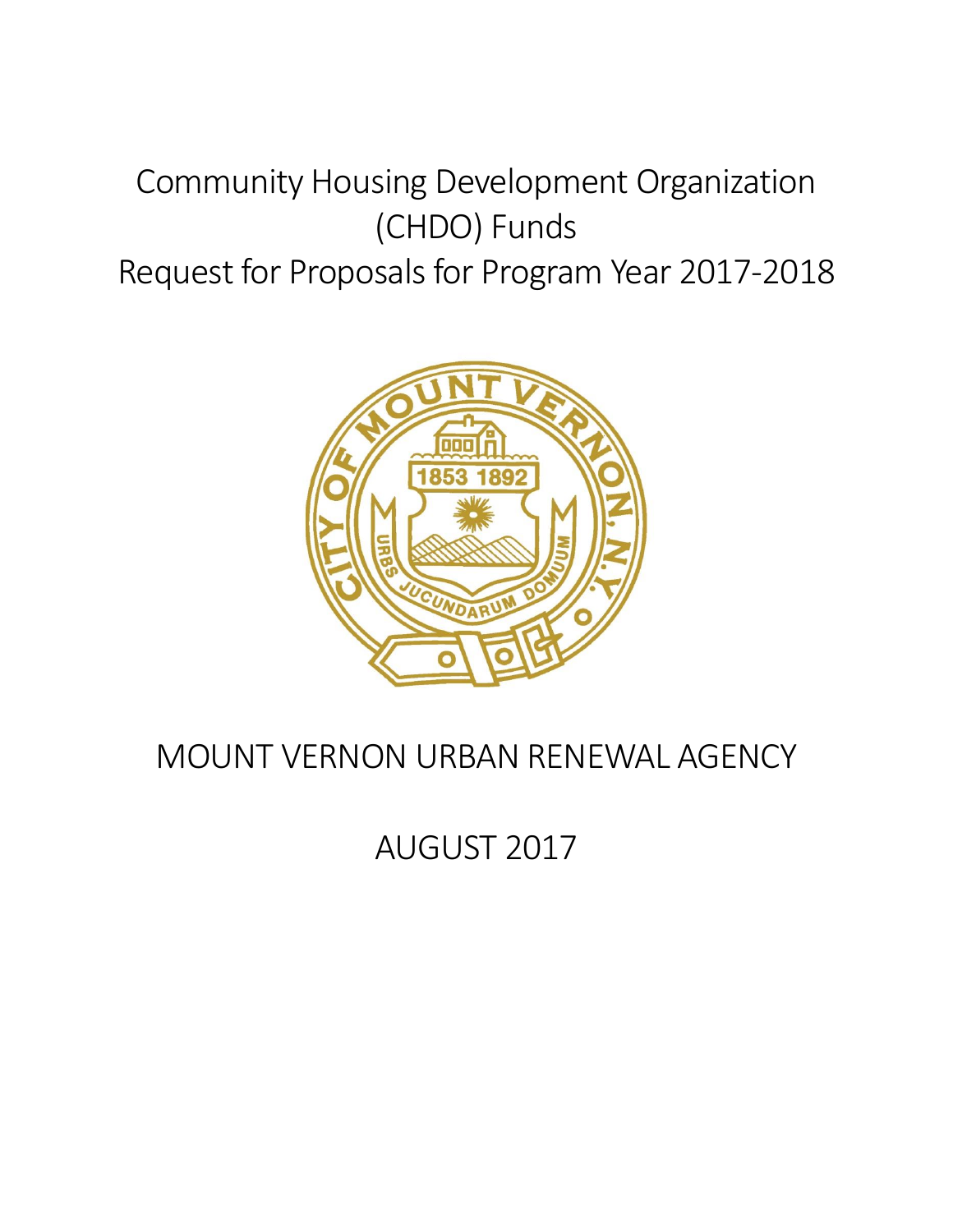## Application Summary

**Completed applications and all required attachments must be received by the Urban Renewal Agency on Monday, August 28, 2017 at 4:00pm.** No extensions will be granted and late applications will not be accepted.

Submit the application to:

Urban Renewal Agency 1 Roosevelt Square Mount Vernon, NY 10550 Attention: CHDO RFP Proposal

Faxed or electronic applications will not be accepted. All proposals received after the closing date noted above will be returned to the applicant without review.

Please be certain to:

Attach all required supporting documentation as requested in the application

If you are applying for more than one project, you must submit a separate application with all required documentation.

Follow the prescribed format for Application preparation closely. Present information in the order indicated.

Do not submit materials other than those specifically requested. Letters of Support and Appendices submitted under separate cover will not be considered and therefore discarded.

If your application is funded, some additional documentation will be required prior to executing a contract between the City of Mount Vernon and your organization.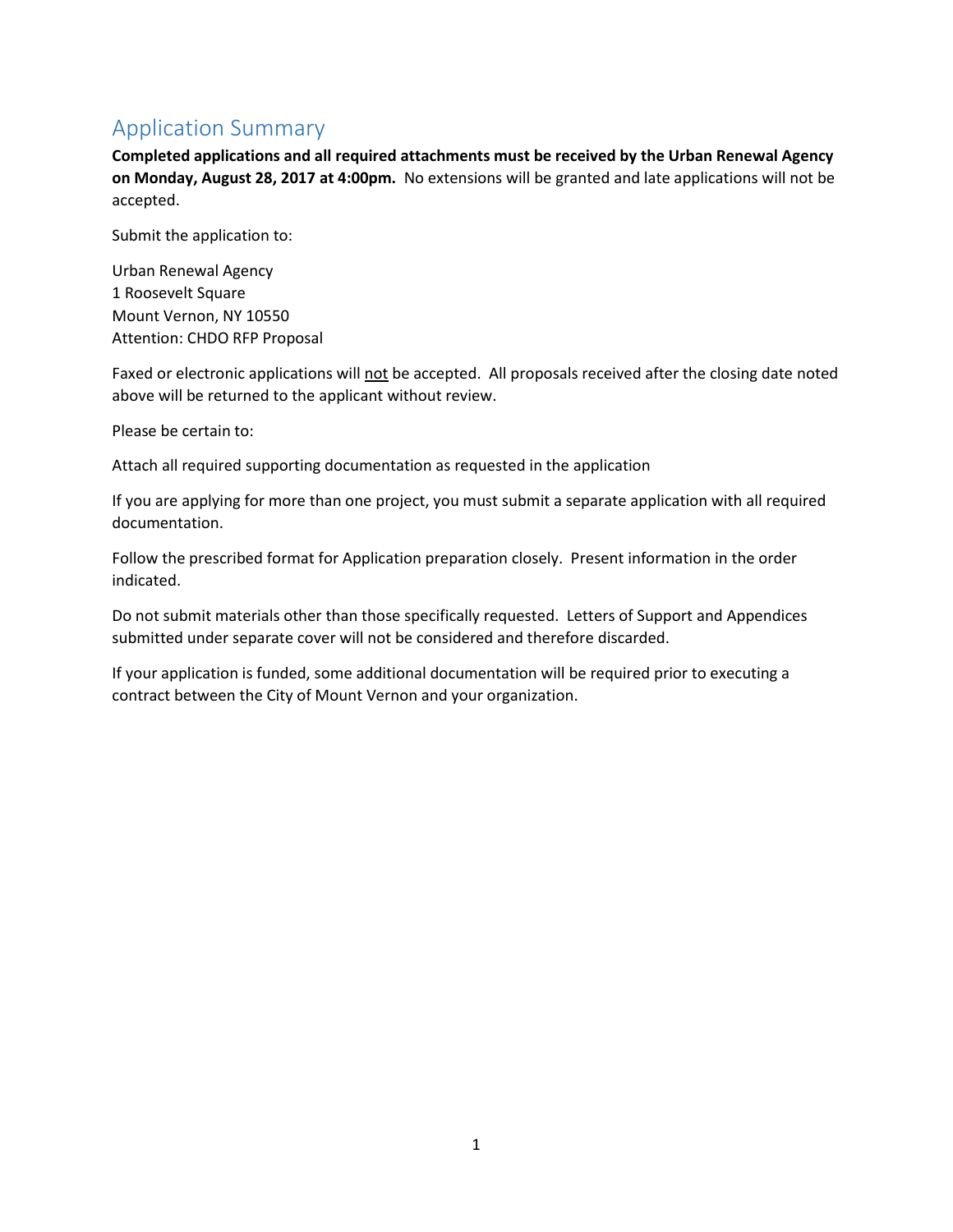## Community Housing Development Organization Overview

Community Housing Development Organization (CHDO) is a special status that City of Mount Vernon can provide to a private non-profit, community based organization whose primary purpose is to provide and develop affordable housing for the community it serves. This status means that the Urban Renewal Agency has certified that the organization meets specific qualifications as required by HUD's HOME Improvement Partnership FUND (HOME) program regulations.

CHDO set-aside funds provide equity for community-based organizations to undertake projects, build their capacity to serve a broad range of affordable housing needs and provide guaranteed resources for affordable housing development. Participating jurisdictions are required to set aside a minimum of 15% of their HOME allocation for housing development activities in which qualified CHDOs are the owner, developer, and/or sponsor of affordable housing in the communities they serve.

For Fiscal Year 2017, the City has been allocated \$355,206.00 in HOME Investment Partnership program funding of which \$53,289.90 (15%) is the CHDO set-aside.

A certified CHDO must serve as the developer, sponsor, or owner of a HOME eligible project when using funds from the 15 percent CHDO set-aside. A CHDO may serve in one of these roles for several projects or it make undertake projects in which it combines roles, such as being both an owner and developer.

## HOME CHDO Set-Aside Eligible Activities

HOME CHDO Set-Aside funds are for use by the City of Mount Vernon designated CHDOs. Eligible activities include:

- 1. Assisting homebuyers with purchasing newly constructed or rehabilitated housing developed by the CHDO.
- The CHDO must obtain financing, construct/rehabilitate the dwelling and have title to the property. The HOME loan/grant obligations must be transferred to the homebuyer within a specified time frame.
- This can include a lease-purchase program where the unit is sold within 36 months of completion.
- 2. Developing newly constructed affordable housing.
	- The CHDO can develop, which includes obtaining the financing to construct, and manage the property for the long-term;
	- Or, the CHDO can own in partnership where the CHDO is the greater partner (i.e. decisionmaking authority);
	- Or the CHDO has obtained financing to construct the project and transfers the project to another entity for long-term ownership and management. If the CHDO does not own the property, the CHDO must enter into a contractual obligation with the property owner. This contractual obligation is independent of the agreement between the CHDO and the City of Mount Vernon.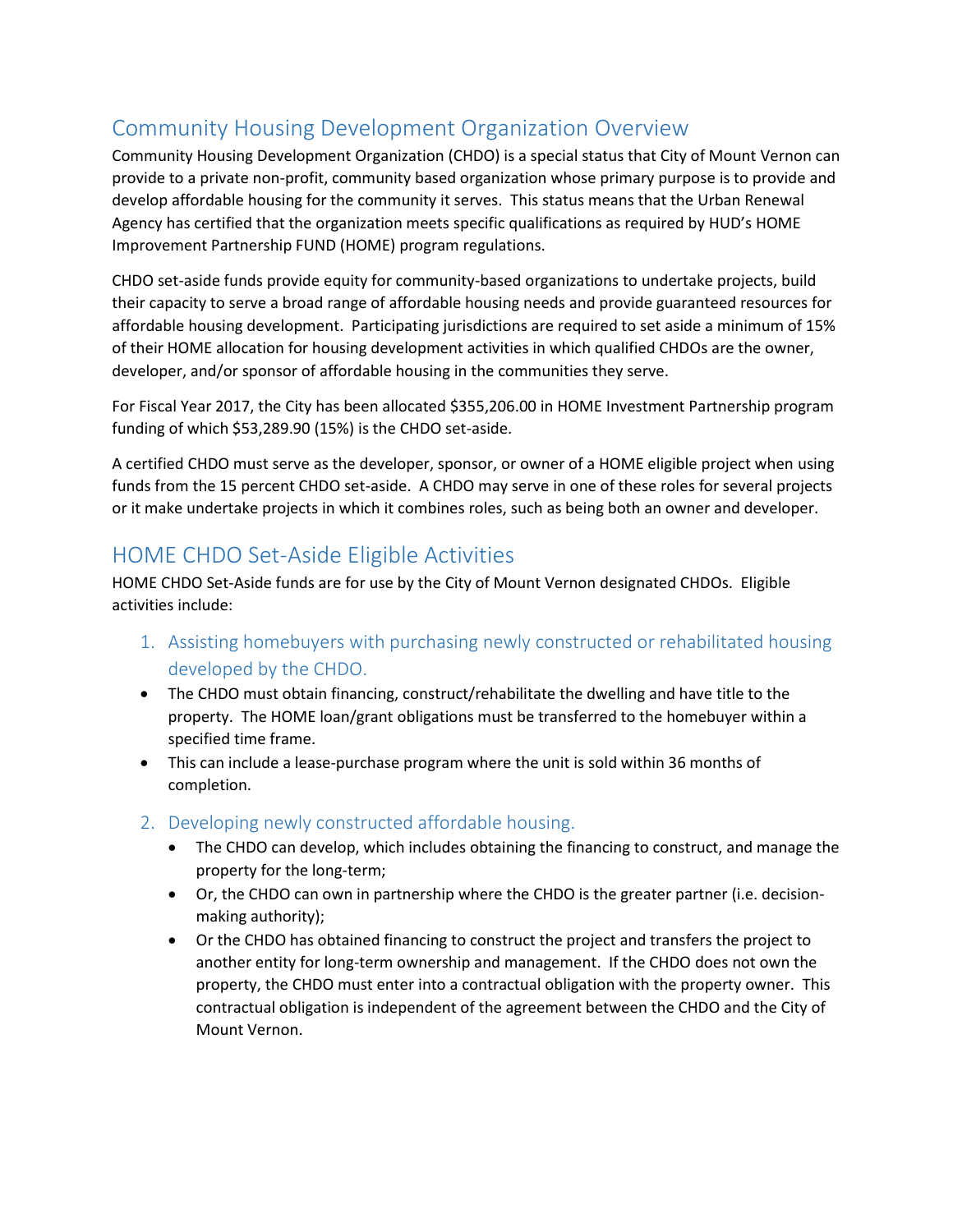- 3. Purchasing an existing building and rehabilitating it for use as affordable housing.
	- The CHDO can develop, which includes obtaining the financing to rehabilitate, and manage the property for the long-term;
	- Or the CHDO can own in partnership where the CHDO is the general partner (i.e. decisionmaking authority);
	- Or the CHDO has obtained financing to rehabilitate the project and transfers the project to another entity or long-term ownership and management. IF the CHDO does not own the property, the CHDO must enter into a contractual obligation with the property owner. The contractual obligation is independent of the City of Mount Vernon.

#### INELIGIBLE HOME CHDO Activities

- **1. Owner-occupied rehabilitation programs where the CHDO does not hold title to the property at any time and therefore does not have effective project control;**
- **2. Direct homeownership assistance programs where the CHDO does not hold title to the property at any time and therefore does not have effective project control.**

CHDO dollars should always be used to leverage and complement other sources of financing and to close funding gaps. Priority will be given to projects that demonstrate substantial leveraging of other funds and have a clear and concise timeline to get to completion.

Please note that projects that are in development are ineligible for funding.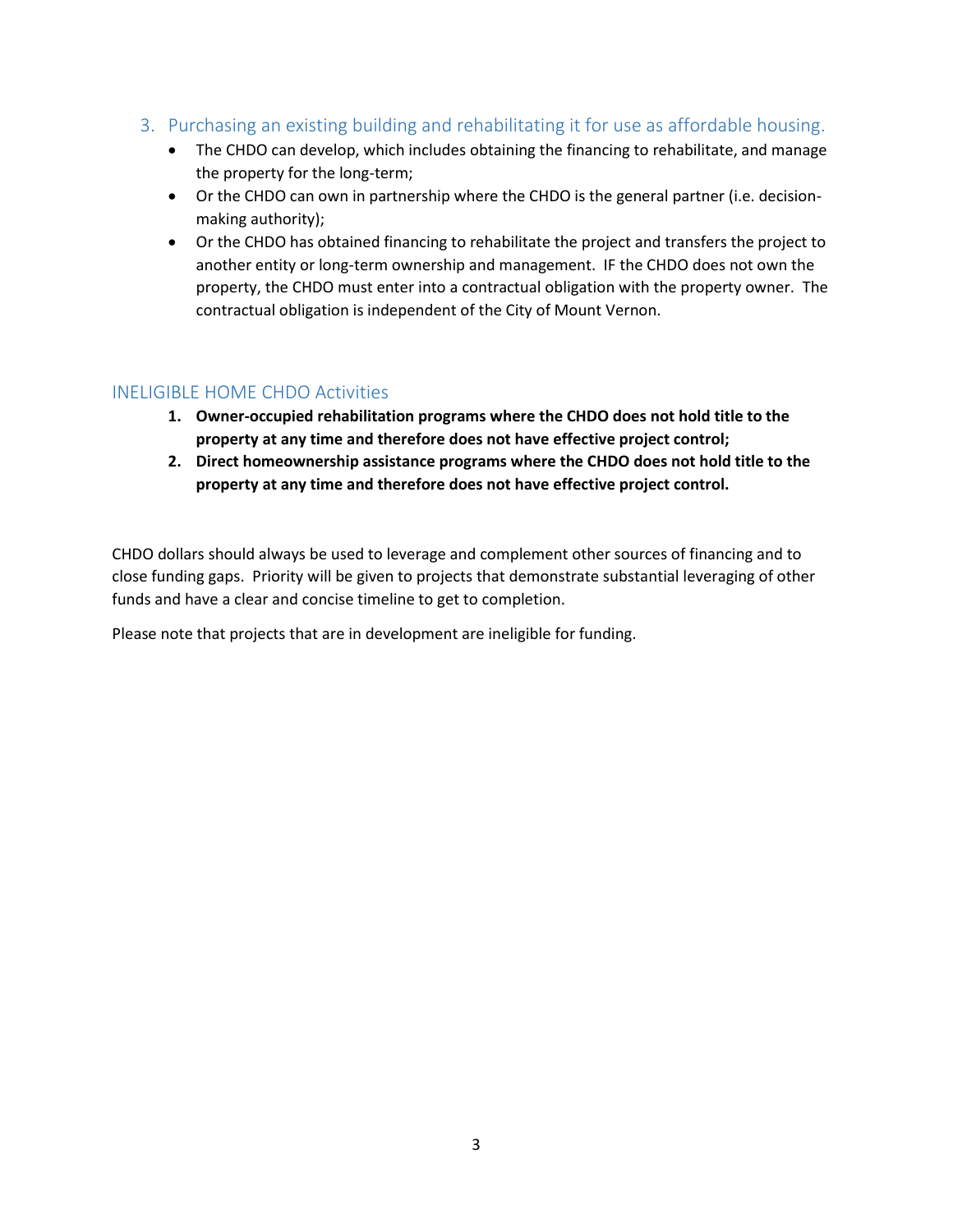### Eligible Applicants

- 1. A nonprofit organization qualified as a  $501(c)(3)$  organization, at the time of grant application submission.
- 2. Applicant has a history of serving the community within which housing to be assisted with HOME funds is to be located, as evidenced by:
	- Documentation of at least one year of experience in serving the community and
	- Documentation of staff with developer experience in housing
- 3. Applicant must be eligible for CHDO Certification and certified by the City of Mount Vernon prior to contract execution and the disbursement of funds.
- 4. Applicants must be able to meet other Federal requirements relative to the HOME program, specifically those concerning equal opportunity and fair housing, affirmative marketing, environmental review, displacement, relocation, and acquisition, labor, lead based paint, conflict of interest, debarment and suspension, and floor insurance. Federal requirements include those listed in Title 42, Chapter 130, and CFR Title 24 Part 92. All applicants should be aware that additional federal regulations apply.

## Instructions for Completing the Application

Submission of an application does not guarantee funding. For all projects financed by CHDO Setaside funds, CHDO dollars must be used to leverage and complement other sources of financing and to close funding gaps**. CHDO Set-aside dollars may not be used as the sole source of funding.**

Completed applications and required attachments must be received by the Urban Renewal Agency no later than 4:00pm on Monday, August 28, 2017. No extensions will be granted. Submit to:

**HOME Investment Partnership Program Urban Renewal Agency 1 Roosevelt Square Mount Vernon, NY 10550 Attention: CHDO RFP Proposal**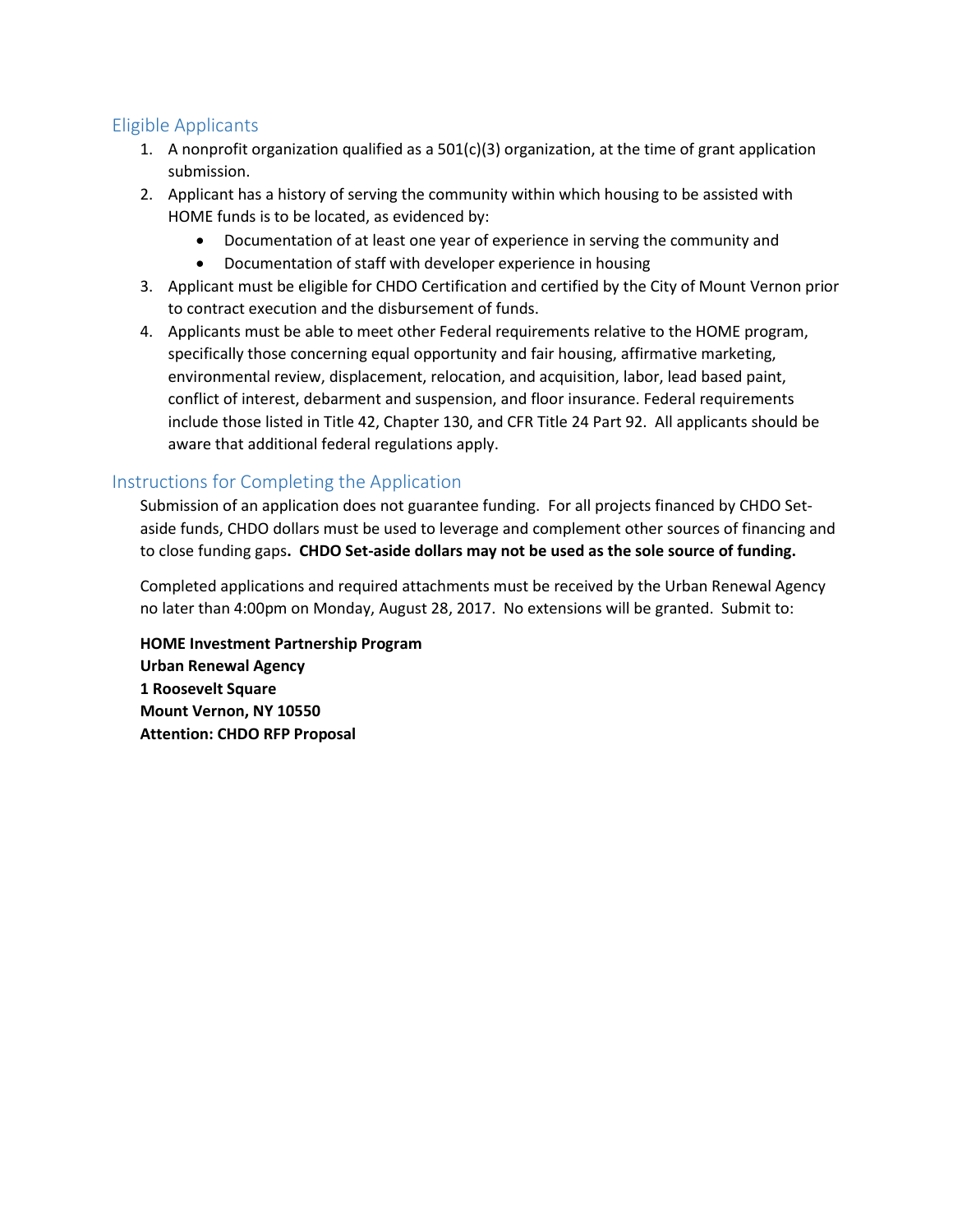## Application Checklist

Questions may be directed to Danielle Scholar at: [DScholar@ci.mount-vernon.ny.us](mailto:DScholar@ci.mount-vernon.ny.us)

Your application should be submitted on or before the above indicated date and time and should include all items indicated below:

- 1. A fully completed application. If a question does not apply, indicate this on the application.
- 2. CHDO Certification Appendix A
- 3. General Applicant Information
- 4. Project Narrative
- 5. Project Timeline
- 6. Budget
- 7. Resumes and qualifications of appropriate agency staff and the development team.

### Documentation to be included with the Application:

Submit one copy of the following documents:

- 1. Articles of Incorporation
- 2. By-Laws
- 3. Federal Tax Exemption determination letter

#### **Notices**

The City of Mount Vernon Urban Renewal Agency reserves the right to reject any or all proposals.

All materials submitted shall become public records retained by the City of Mount Vernon, with the following exceptions, late and/or incomplete applications or requests for funding for projects that are not part of this solicitation, will be discarded.

If applicant makes a false statement or misrepresentation in this application to obtain HOME funds and funds are awarded, the funds and contract will be in default and the City may declare all of any part of the funds paid out immediately due and repayable to the City and the contract voided**.**

ALL AWARDS ARE SUBJECT TO NEGOTIATION OF FINAL TERMS.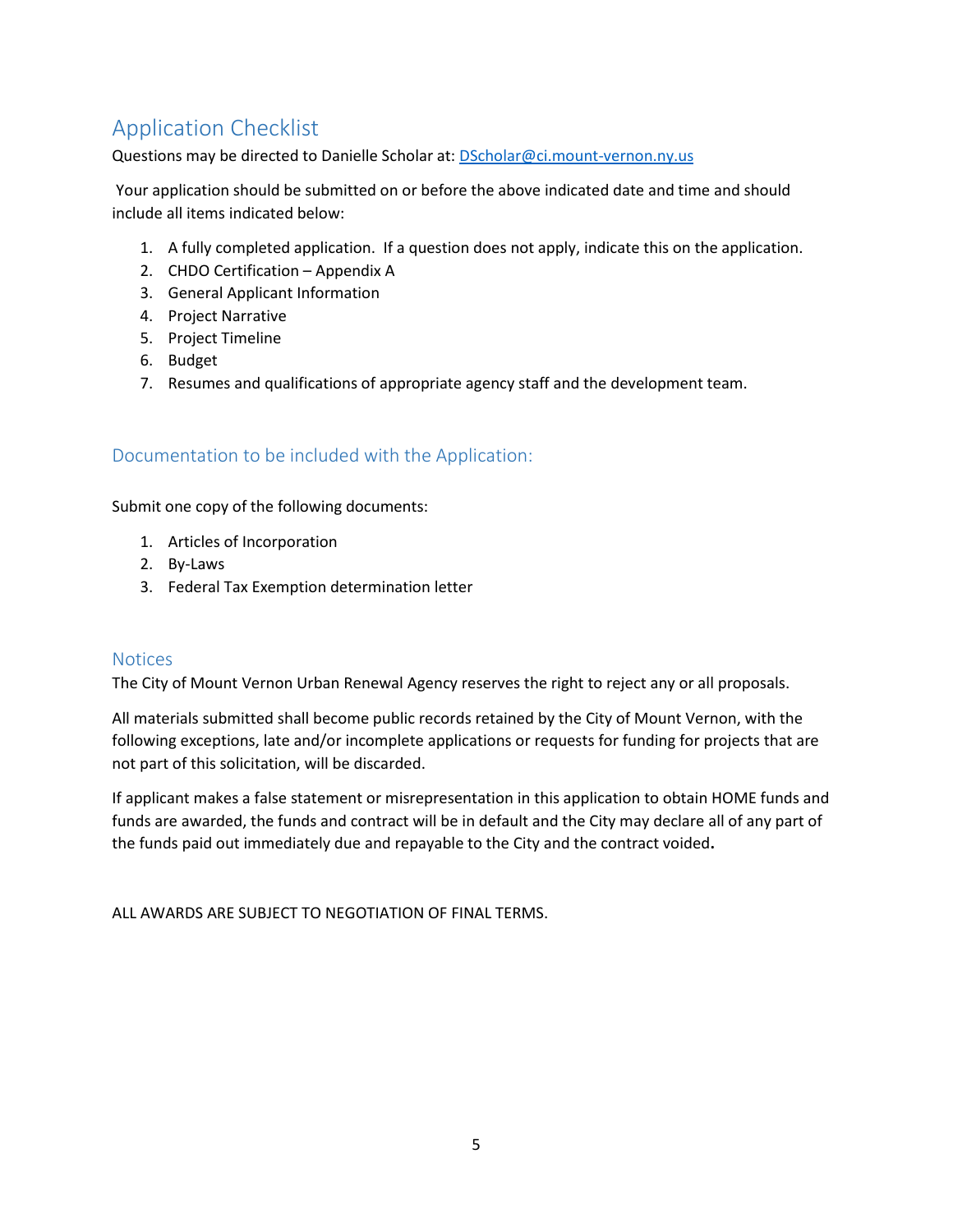## Applicant Agency Information

| Applicant legal name:                           |  |
|-------------------------------------------------|--|
| Name of Project:                                |  |
| Address Location of<br>Project:                 |  |
| <b>Contact Person:</b>                          |  |
| <b>Contact Person Title:</b>                    |  |
| <b>Mailing Address:</b>                         |  |
| Street Address (If<br>different from mailing) : |  |
| Phone:                                          |  |
| Email:                                          |  |
| Website URL:                                    |  |
| Tax ID number:                                  |  |
| Agency DUNS number:                             |  |

## Signature Section

I HEREBY SUBMIT THIS PROPOSAL FOR THE CONSIDERATION OF FINANCIAL ASSISTANCE IN SUPPORT OF THE PROJECT HEREWITHIN DESCRIBED. ALL INFORMATION IS TRUE AND COMPLETE TO THE BEST OF MY KNOWLEDGE. IF SELECTED FOR FUNDING, I WILL COOPERATE FULLY WITH THE CITY OF MOUNT VERNON TO COMPLY WITH LOCAL AND FEDERAL HOME INVESTMENT PARTNERSHIP PROGRAM GUIDELINES, AS APPLICABLE.

Signature (Authorized Official) Date

Printed Name

Title

Organization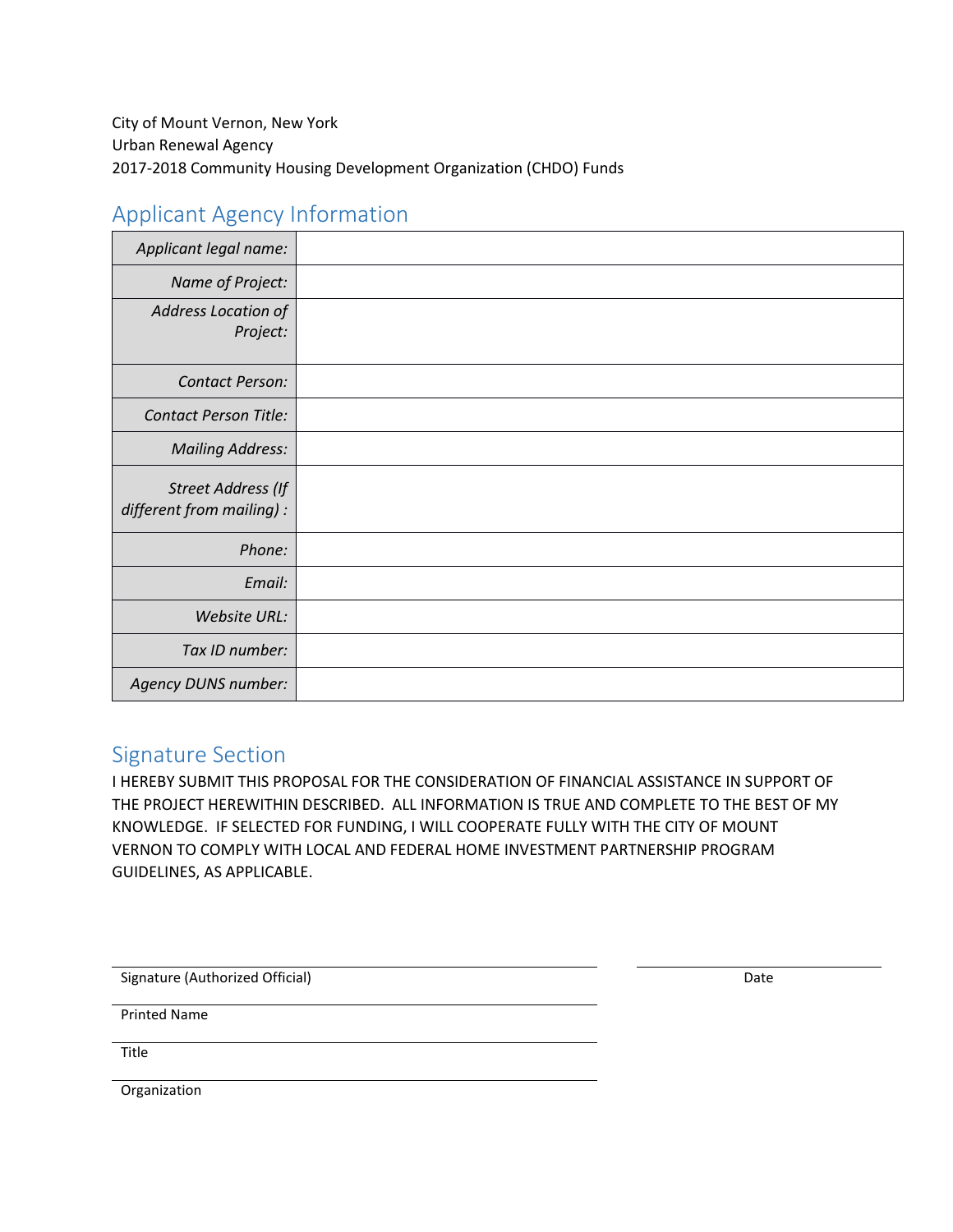## Project Narrative

Narrative components:

Provide a detailed description of the CHDO projects your organization is planning for the 2017-2018 program year, and/or the CHDO projects that will be constructed. This can be a combination of proposed projects and currently funded projects that use CHDO reserve funding. Please include the following information as part of the description.

## A. Location of the housing units.

- General redevelopment strategy and how it fits into the neighborhood/block plan
- Number and types of units included
- Details regarding building types (number bedrooms/unit, square footage, any special amenities, ownership structure, strategy per unit)
- Details regarding the use of building materials, utility types
- For proposed rehabilitation please include the average age of the buildings, extent of rehabilitation to be completed prior to occupancy, number of current occupants, current utilities (type of heating/cooling), and storm drain system.
- Describe the construction/development timeline for each CHDO project proposed or underway.

### B. Target Market

• Describe the target population that will occupy the units after development work is complete. Please include information on the target population by income levels, household size, tenure (owner occupied, or renter occupied), and any special needs (elderly, physically or mentally disabled, homeless, etc.)

### C. Development History

• Describe organizational experience or involvement in the development of other housing occupied or owned by the same target to be assisted through this housing project over the past five years. Identify the staff responsible to complete the project and indicate any experience related to this project (submit resumes)

## D. Past Performance and Funding

If you have received HOME funds from the City of Mount Vernon at any time in the past five years, please provide the name of the project, the funding received, and outcomes achieved.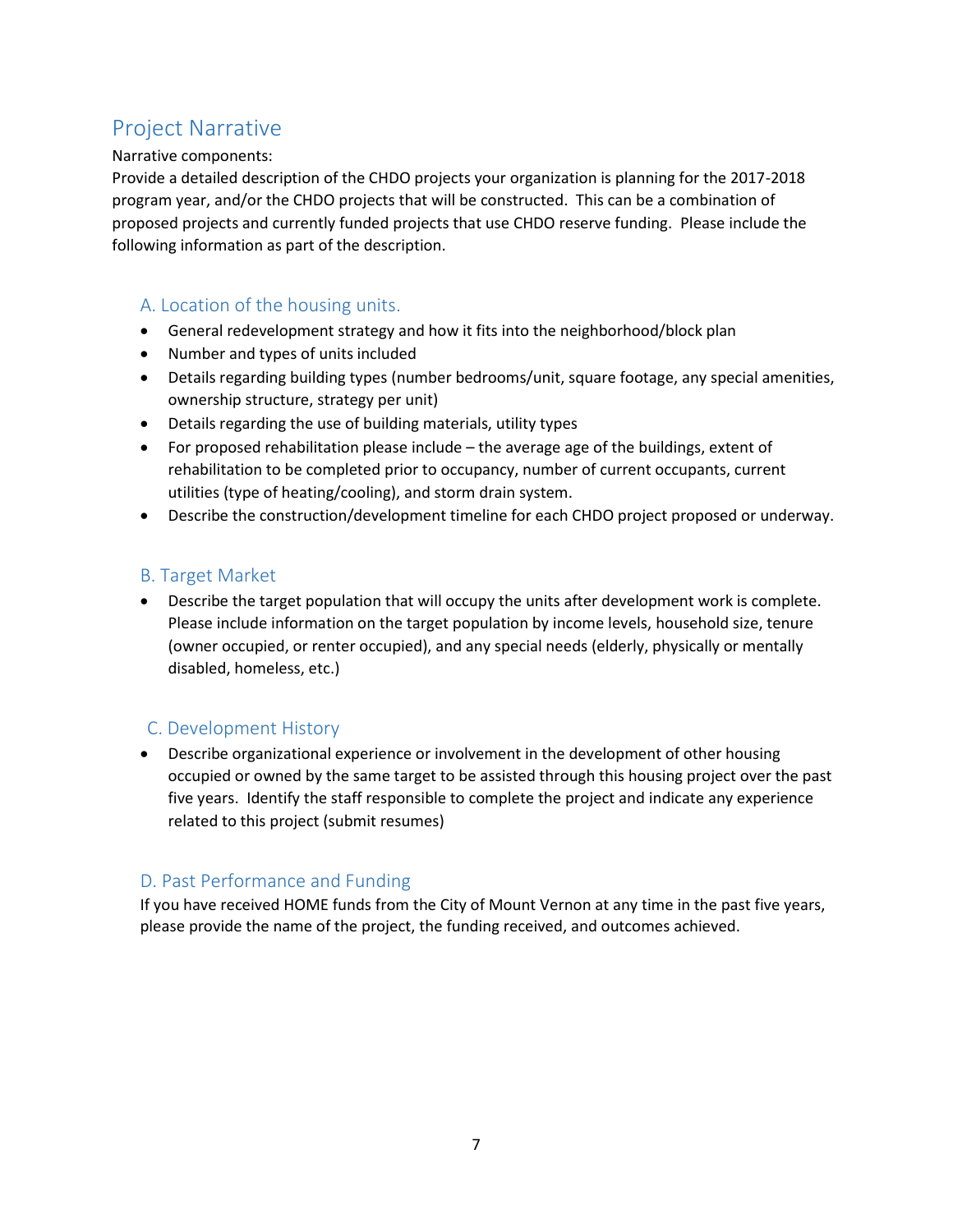## Appendix A - CHDO Checklist

The information contained in this checklist refers to the definition of Community Housing Development Organizations (CHDOs) in Subpart A, 92.2 of the HOME Rule. The checklist is a tool for participating jurisdictions concerning the documents they must receive from a nonprofit before it may be certified or recertified as a CHDO.

**Please fill out this form and attach all appropriate documents as evidence to meeting the criteria.**

| 1. LEGAL STATUS |  |  |
|-----------------|--|--|
|                 |  |  |

a) The nonprofit organization is organized under State or local laws, as evidenced by one of the following documents:

| $\Box$ Charter | $\Box$ Articles of Incorporation |
|----------------|----------------------------------|
|----------------|----------------------------------|

b) No part of its net earnings inure to the benefit of any member, founder, contributor, or individual, as evidenced by one of the following documents:

|  | .narte |
|--|--------|
|--|--------|

- ☐ Charter ☐ Articles of Incorporation
- c) Has a tax exemption ruling from the Internal Revenue Service (IRS) under Section 501(c)(3) or (4) of the Internal Revenue Code of 1986, as evidenced by:
	- $\Box$  A 501(c)(3)or(4) Certificate from the IRS

#### **OR**

Is classified as a subordinate of a central organization non-profit under Section 905 of the Internal Revenue code, as evidenced by:



 $\Box$  A group exemption letter from the IRS that includes the CHDO

d) Has among its purposes the provision of decent housing that is affordable to low-and moderate-income people, as evidenced by a statement in one of the organization's documents such as:

| $\Box$ Charter | $\Box$ Articles of Incorporation |
|----------------|----------------------------------|
| $\Box$ By-Laws | $\Box$ Resolutions               |

### 2. CAPACITY

a) Conforms to the financial accountability standards of 24 CFR 84 21. "Standards for Financial Management Systems", as evidenced by one of the following documents:



☐ Certification from a Certified Public Accountant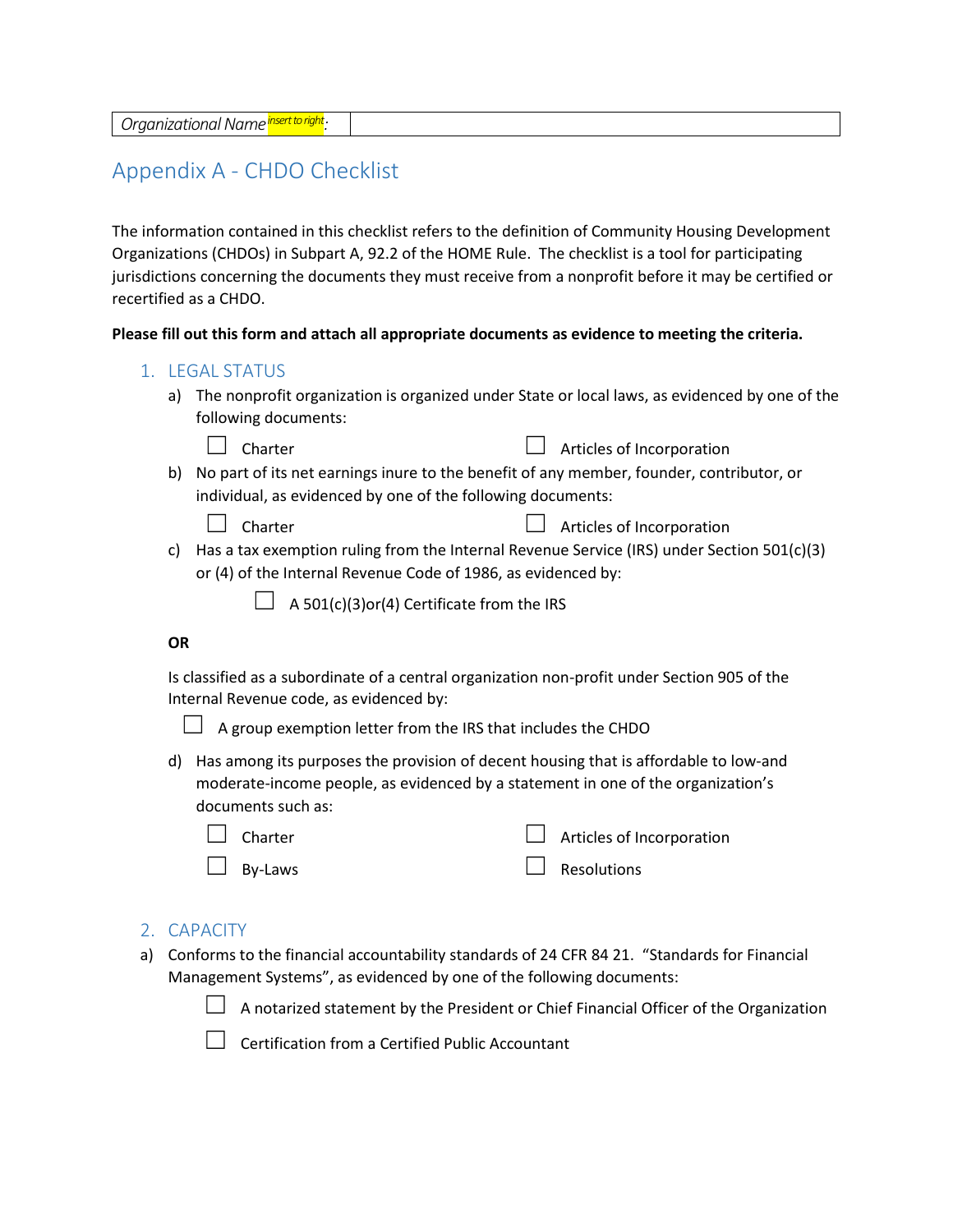b) Has a demonstrated capacity for carrying out activities assisted with HOME funds, as evidenced by one of the following documents:

Resumes and/or statements that describe the experience of key staff members who have successfully completed projects similar to those to be assisted with HOME funds

 $\Box$  Contract(s) with consultant firms or individuals who have housing experience similar to projects to be assisted with HOME funds, to train appropriate key staff of the organization.

c) Has a history of serving the community within which housing to be assisted with HOME funds is to be located, as evidenced by one of the following documents:

 $\Box$  A statement that documents at least one year of experience in serving the Community

 $\Box$  For newly created organizations formed by local churches, service or community organizations, a statement that documents that its parent organization has at least one year of experience in serving the community.

The CHDO or its parent organization must be able to show one year of serving the community prior to the date the participating jurisdiction provides HOME funds to the organization. In the statement, the organization must describe its history (or its parent organization's history) of serving the community by describing activities by which it provided (or its parent organization provided) such as, developing new housing, rehabilitating existing stock and managing housing stock, or delivering non-housing services that have had lasting benefits for the community, such as counseling, food relief, or childcare facilities. The statement must be signed by the President or other official of the organization.

#### 3. ORGANIZATIONAL STRUCTURE

- a) Maintains at least one-third of its governing board membership for residents of low-income neighborhoods, other low-income community residents, or elected representatives of lowincome neighborhood organizations as evidenced by one of the organization's following documents:
	- □ By-laws

☐ Charter

 $\Box$  Articles of Incorporation

Under the HOME program, for urban areas, the term "community" is defined as one of several neighborhoods, a city, county, or metropolitan area.

- b) Provides a formal process for low-income, program beneficiaries to advise the organization in all of its decisions, regarding the design, siting, development, and management of affordable housing projects, as evidenced by one of the following documents:
	- ☐ By-laws

 $\Box$  Resolutions

 $\Box$  A written statement of operating procedures approved by the governing body.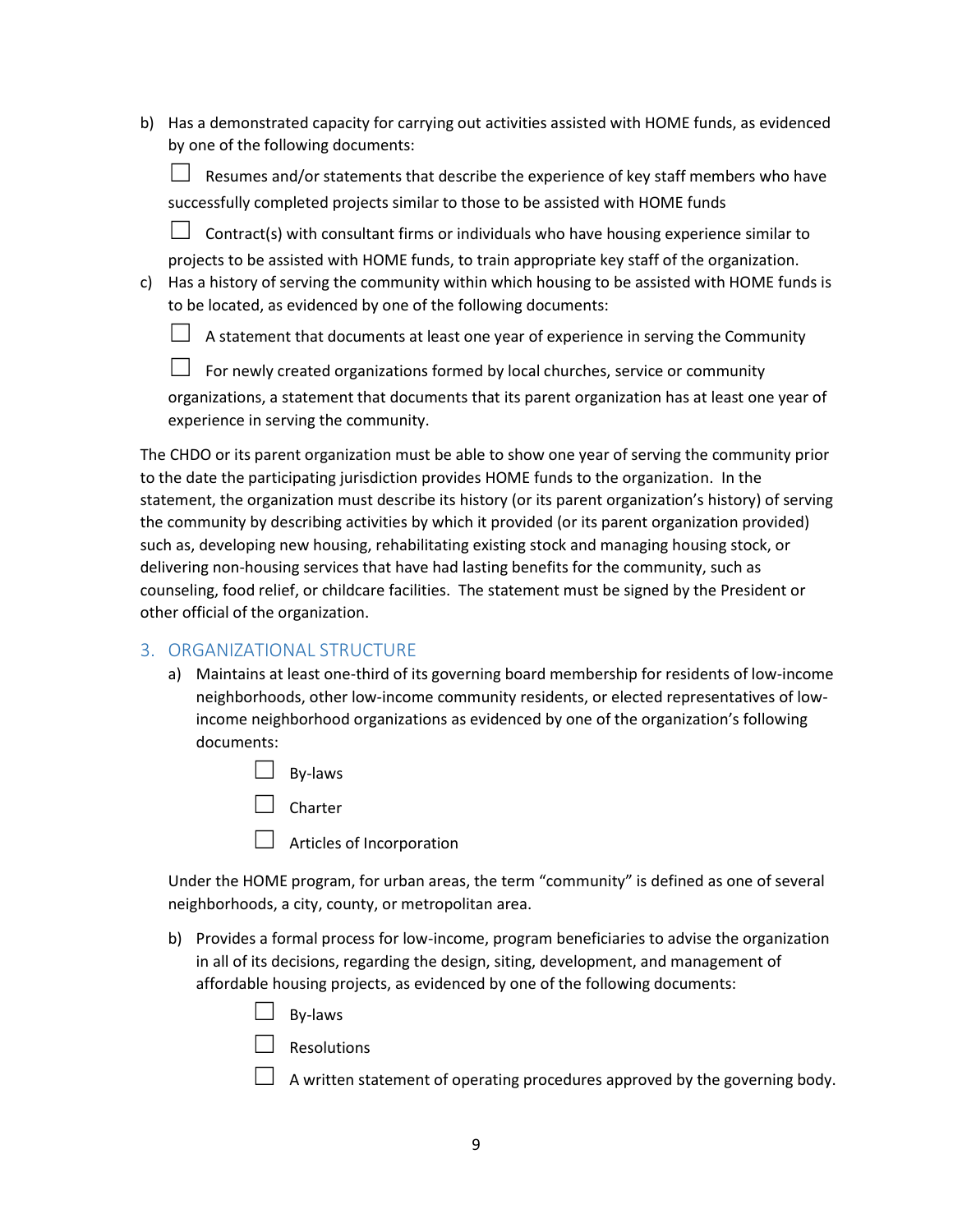- c) A CHDO may be chartered by a State or local government, but the following restrictions apply:
	- I. the State or local government may not appoint more than one-third of the membership of the organization's governing body
	- II. the board members appointed by the State or local government may not, in turn, appoint the remaining two-thirds of the board members
	- III. no more than one-third of the governing board members are public officials (including any employees of the participating jurisdiction),

These restrictions are evidenced by one of the organization's following documents:

| By-laws |
|---------|
|         |

| Charter |
|---------|
|---------|

 $\Box$  Articles of Incorporation

d) If the CHDO is sponsored or created by a for-profit entity, the for-profit entity many not appoint more than one-third of the membership of the CHDO's governing body, and the board members appointed by the for-profit entity may not, in turn, appoint the remaining two-thirds of the board members, as evidenced by one of the CHDO's following documents:

| .narter |
|---------|
|---------|

 $\Box$  Articles of Incorporation

### 4. RELATIONSHIP WITH FOR-PROFIT ENTITIES

a) The CHDO is not controlled, nor receives directions from individuals, or entities seeking profit from the organization, as evidenced by one of the following documents:

By-laws

A Memorandum of Understanding (MOU)

- b) A Community Housing Development Organization may be sponsored or created by a for-profit entity however:
	- The for-profit entity's primary purpose does not include the development or management of housing, as evidenced by:

 $\Box$  the for-profit organization's By-laws

#### **AND**

- The CHDO is free to contract for goods and services from vendor(s) of its own choosing, as evidenced in one of the CHDO's following documents:
	- By-laws

☐ Charter

 $\Box$  Articles of Incorporation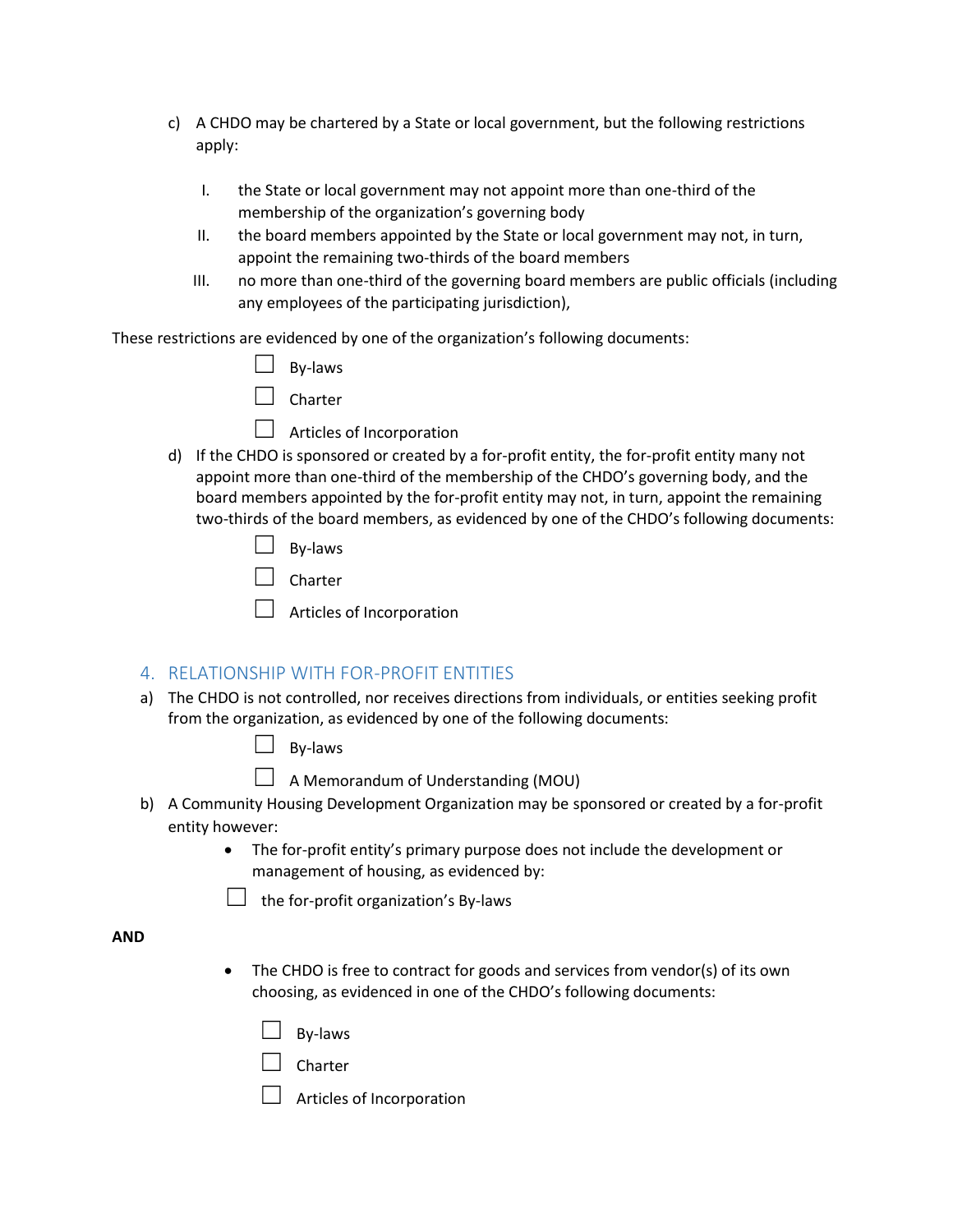| Organizational Name insert to right. |  |
|--------------------------------------|--|
|--------------------------------------|--|

## APPENDIX B - PROJECT TIMELINE

Complete a timeline for the project, indicating critical events, such as construction start/finish dates, etc.

| <b>Tasks</b>                           | <b>Start Date</b><br>MM/YY | Days to Complete<br><b>Task</b> | <b>End Date</b><br>MM/YY |
|----------------------------------------|----------------------------|---------------------------------|--------------------------|
| A. Environmental Review                |                            |                                 |                          |
| <b>B.</b> Site                         |                            |                                 |                          |
| Real Estate - Option/Contract          |                            |                                 |                          |
| Site Analysis                          |                            |                                 |                          |
| <b>Zoning Approval</b>                 |                            |                                 |                          |
| <b>Site Acquisition</b>                |                            |                                 |                          |
| <b>C. Financing</b>                    |                            |                                 |                          |
| 1. Construction loan (if applicable)   |                            |                                 |                          |
| <b>Firm Commitment</b>                 |                            |                                 |                          |
| 2. Permanent Loan                      |                            |                                 |                          |
| <b>Firm Commitment</b>                 |                            |                                 |                          |
| 3. Other                               |                            |                                 |                          |
| <b>Firm Commitment</b>                 |                            |                                 |                          |
| <b>D. Construction</b>                 |                            |                                 |                          |
| Plans/Specifications, Working Drawings |                            |                                 |                          |
| <b>Construction Documents Approval</b> |                            |                                 |                          |
| <b>Building Permits Drawn</b>          |                            |                                 |                          |
| Site of Construction                   |                            |                                 |                          |
| Site Work                              |                            |                                 |                          |
| Construction                           |                            |                                 |                          |
| <b>Certificates of Occupancy</b>       |                            |                                 |                          |
| Lease-Up                               |                            |                                 |                          |
| Project Completed                      |                            |                                 |                          |
| Close - Out Report Submitted           |                            |                                 |                          |